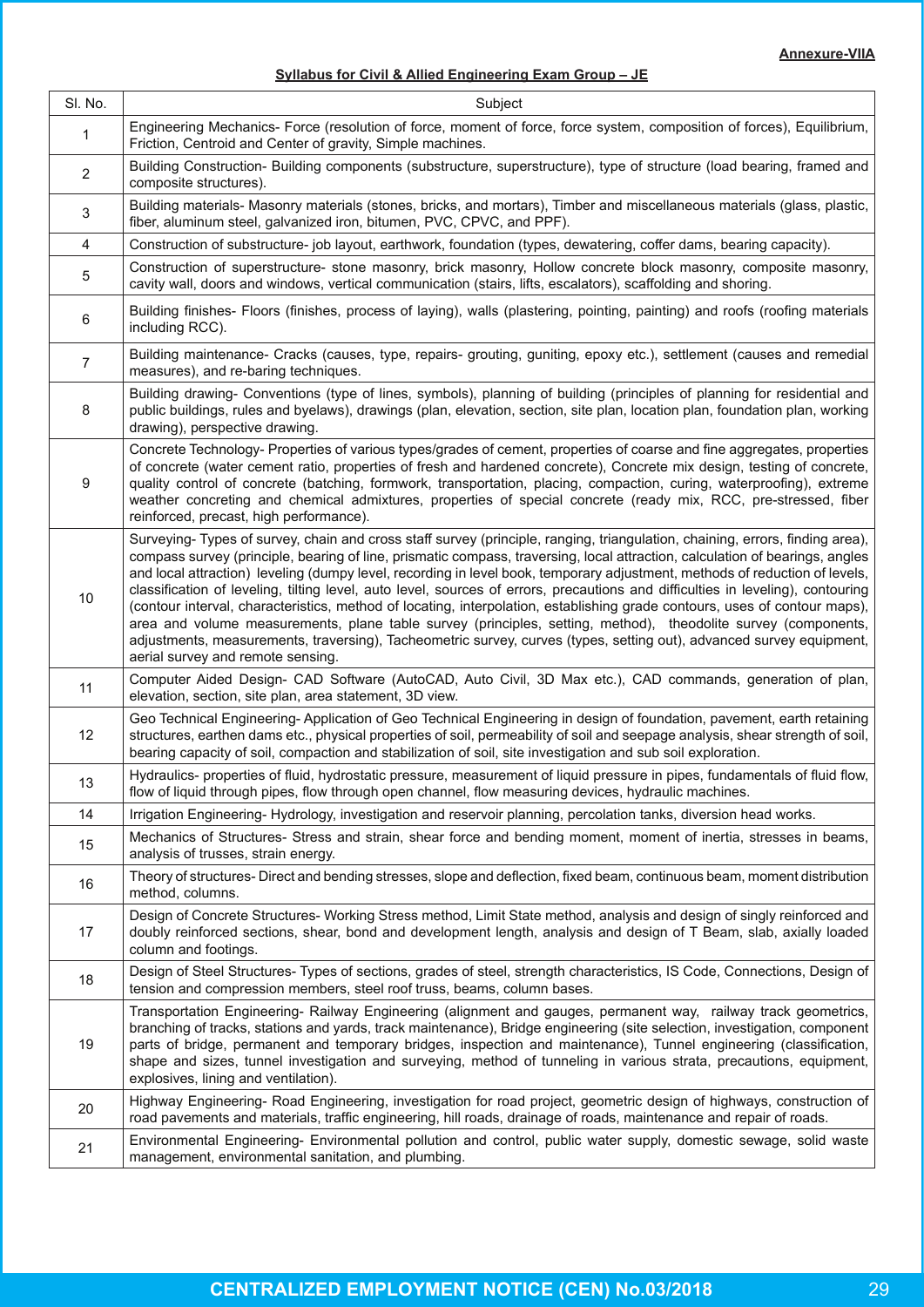| 22  | Advanced Construction Techniques and Equipment- Fibers and plastics, artificial timber, advanced concreting methods<br>(under water concreting, ready mix concrete, tremix concreting, special concretes), formwork, pre-fabricated construction,<br>soil reinforcing techniques, hoisting and conveying equipment, earth moving machinery (exaction and compaction<br>equipment), concrete mixers, stone crushers, pile driving equipment, working of hot mix bitumen plant, bitumen paver,<br>floor polishing machines. |
|-----|---------------------------------------------------------------------------------------------------------------------------------------------------------------------------------------------------------------------------------------------------------------------------------------------------------------------------------------------------------------------------------------------------------------------------------------------------------------------------------------------------------------------------|
| -23 | Estimating and Costing-Types of estimates (approximate, detailed), mode of measurements and rate analysis.                                                                                                                                                                                                                                                                                                                                                                                                                |
| 24  | Contracts and Accounts-Types of engineering contracts. Tender and tender documents, payment, specifications.                                                                                                                                                                                                                                                                                                                                                                                                              |

∞∞∞∞∞∞∞∞∞

# **Annexure-VIIB**

# **Syllabus for Electrical & Allied Engineering Exam Group – JE**

| SI.No. | <b>Subject</b>                                                                                                                                                                                                                                                                                                                                                                                                                                                                                                                                                                                                                                                                                                                                                                                                                                                                                                                                        |
|--------|-------------------------------------------------------------------------------------------------------------------------------------------------------------------------------------------------------------------------------------------------------------------------------------------------------------------------------------------------------------------------------------------------------------------------------------------------------------------------------------------------------------------------------------------------------------------------------------------------------------------------------------------------------------------------------------------------------------------------------------------------------------------------------------------------------------------------------------------------------------------------------------------------------------------------------------------------------|
| 1.     | Basic concepts: Concepts of resistance, inductance, capacitance, and various factors affecting them. Concepts of current,<br>voltage, power, energy and their units.                                                                                                                                                                                                                                                                                                                                                                                                                                                                                                                                                                                                                                                                                                                                                                                  |
| 2.     | Circuit law: Kirchhoff's law, Simple Circuit solution using network theorems.                                                                                                                                                                                                                                                                                                                                                                                                                                                                                                                                                                                                                                                                                                                                                                                                                                                                         |
| 3.     | Magnetic Circuit: Concepts of flux, mmf, reluctance, Different kinds of magnetic materials, Magnetic calculations for<br>conductors of different configuration e.g. straight, circular, solenoidal, etc. Electromagnetic induction, self and mutual<br>induction.                                                                                                                                                                                                                                                                                                                                                                                                                                                                                                                                                                                                                                                                                     |
| 4.     | AC Fundamentals: Instantaneous, peak, R.M.S. and average values of alternating waves, Representation of sinusoidal<br>wave form, simple series and parallel AC Circuits consisting of R.L. and C, Resonance, Tank Circuit. Poly Phase system<br>- star and delta connection, 3 phase power, DC and sinusoidal response of R-Land R-C circuit.                                                                                                                                                                                                                                                                                                                                                                                                                                                                                                                                                                                                         |
| 5.     | Measurement and measuring instruments: Measurement of power (1 phase and 3 phase, both active and re-active) and<br>energy, 2 wattmeter method of 3 phase power measurement. Measurement of frequency and phase angle. Ammeter and<br>voltmeter (both moving oil and moving iron type), extension of range wattmeter, Multimeters, Megger, Energy meter AC<br>Bridges. Use of CRO, Signal Generator, CT, PT and their uses. Earth Fault detection.                                                                                                                                                                                                                                                                                                                                                                                                                                                                                                    |
| 6.     | Electrical Machines: (a) D.C. Machine - Construction, Basic Principles of D.C. motors and generators, their characteristics,<br>speed control and starting of D.C. Motors. Method of braking motor, Losses and efficiency of D.C. Machines. (b) 1 phase<br>and 3 phase transformers - Construction, Principles of operation, equivalent circuit, voltage regulation, O.C. and S.C.<br>Tests, Losses and efficiency. Effect of voltage, frequency and wave form on losses. Parallel operation of 1 phase /3 phase<br>transformers. Auto transformers. (c) 3 phase induction motors, rotating magnetic field, principle of operation, equivalent<br>circuit, torque-speed characteristics, starting and speed control of 3 phase induction motors. Methods of braking, effect of<br>voltage and frequency variation on torque speed characteristics, Fractional Kilowatt Motors and Single Phase Induction<br>Motors: Characteristics and applications. |
| 7.     | Synchronous Machines: Generation of 3-phase e.m.f. armature reaction, voltage regulation, parallel operation of two<br>alternators, synchronizing, control of active and reactive power. Starting and applications of synchronous motors.                                                                                                                                                                                                                                                                                                                                                                                                                                                                                                                                                                                                                                                                                                             |
| 8.     | Generation, Transmission and Distribution: Different types of power stations, Load factor, diversity factor, demand factor,<br>cost of generation, inter-connection of power stations. Power factor improvement, various types of tariffs, types of faults,<br>short circuit current for symmetrical faults.<br>Switchgears and Protection: Rating of circuit breakers, Principles of arc extinction by oil and air, H.R.C. Fuses, Protection<br>against earth leakage / over current, etc. Buchholz relay, Merz-Price system of protection of generators & transformers,<br>protection of feeders and bus bars. Lightning arresters, various transmission and distribution system, comparison of<br>conductor materials, efficiency of different system. Cable - Different type of cables, cable rating and derating factor.                                                                                                                         |
| 9.     | Estimation and costing: Estimation of lighting scheme, electric installation of machines and relevant IE rules. Earthing<br>practices and IE Rules.                                                                                                                                                                                                                                                                                                                                                                                                                                                                                                                                                                                                                                                                                                                                                                                                   |
| 10.    | Utilization of Electrical Energy: Illumination, Electric heating, Electric welding, Electroplating, Electric drives and motors.                                                                                                                                                                                                                                                                                                                                                                                                                                                                                                                                                                                                                                                                                                                                                                                                                       |
| 11.    | Basic Electronics: Working of various electronic devices e.g. P N Junction diodes, Transistors (NPN and PNP type), BJT<br>and JFET. Simple circuits using these devices.                                                                                                                                                                                                                                                                                                                                                                                                                                                                                                                                                                                                                                                                                                                                                                              |

# **Annexure-VIIC**

# **Syllabus for Electronics & Allied Engineering Exam Group – JE**

| SI.No. | <b>Subject</b>                                                                                                                                                                                                    |
|--------|-------------------------------------------------------------------------------------------------------------------------------------------------------------------------------------------------------------------|
| 1.     | Electronic Components & Materials                                                                                                                                                                                 |
|        | Conductors, Semi conductor& Insulators; Magnetic materials; Jointing & Cleaning materials for U/G copper cable & OFC;<br>Cells and Batteries (chargeable and non chargeable); Relays, Switches, MCB & Connectors. |
| 2.     | Electronic Devices and circuits                                                                                                                                                                                   |
|        | PN Junction diodes, thyristor; Diode and triode circuits; Junction Transistors; Amplifiers; Oscillator; Multivibrator,<br>counters; Rectifiers; Inverter and UPS.                                                 |
| 3.     | <b>Digital Electronics</b>                                                                                                                                                                                        |
|        | Number System & Binary codes; Boolean Algebra & Logic gates; Combinational & Sequential logic circuits; A/D & D/A<br>converter, counters; Memories                                                                |
| 4.     | Linear Integrated Circuit                                                                                                                                                                                         |
|        | Introduction to operational Amplifier; Linear applications; Non Linear applications; Voltage regulators; Timers; Phase lock<br>loop.                                                                              |
| 5.     | Microprocessor and Microcontroller                                                                                                                                                                                |
|        | Introduction to microprocessor, 8085 microprocessor working; Assembly Language programming; Peripherals & other<br>microprocessors; Microcontrollers                                                              |

# **CENTRALIZED EMPLOYMENT NOTICE (CEN) No.03/2018** 30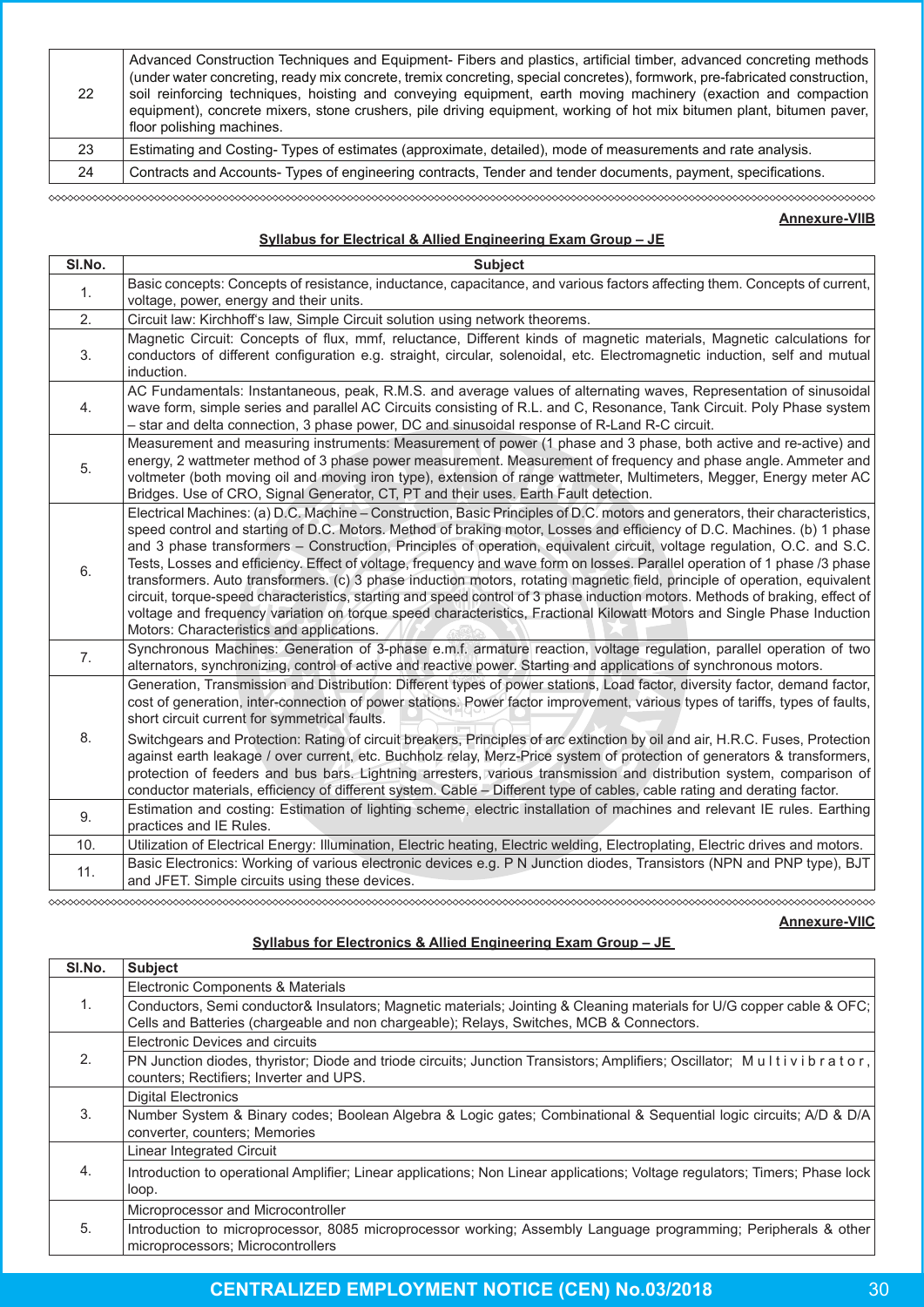|    | <b>Electronic Measurements</b>                                                                                                                                                                                                                           |
|----|----------------------------------------------------------------------------------------------------------------------------------------------------------------------------------------------------------------------------------------------------------|
| 6. | Measuring systems; Basic principles of measurement; Range Extension methods; Cathode ray oscilloscope, LCD, LED<br>panel; Transducers                                                                                                                    |
|    |                                                                                                                                                                                                                                                          |
|    | <b>Communication Engineering</b>                                                                                                                                                                                                                         |
| 7. | Introduction to communication; Modulation techniques; Multiplexing Techniques; Wave Propagation, Transmission line<br>characteristics, OFC; Fundamentals of Public Address systems, Electronic exchange, Radar, Cellular and Satellite<br>Communication. |
|    | Data communication and Network                                                                                                                                                                                                                           |
| 8. | Introduction to data communication; Hardware and interface; Introduction to Networks and Networking devices; Local<br>Area Network and Wide area network; Internet working.                                                                              |
|    | Computer Programming                                                                                                                                                                                                                                     |
| 9. | Programming concepts; Fundamentals of 'C' and C <sup>++;</sup> Operators in 'C' and C <sup>++;</sup> Control Statements; Functions, Array<br>String & Pointers, File Structure; Data Structure and DBMS                                                  |
|    | <b>Basic Electrical Engg.</b>                                                                                                                                                                                                                            |
| 10 | DC Circuits; AC fundamentals; Magnetic, Thermal and Chemical effects of Electric current; Earthing - Installation,                                                                                                                                       |
|    | Maintenance, Testing,                                                                                                                                                                                                                                    |

#### **Annexure-VIID**

# **Syllabus for Mechanical & Allied Engineering Exam Group – JE**

◇◇◇◇◇◇◇◇◇◇◇◇◇◇◇◇◇◇◇◇◇◇◇◇◇◇◇◇◇◇

| 1. | <b>Engineering Mechanics:</b>                                                                                                                                                                                                                                                                                                                                                                                                                                                                                                                                                                                                                                                                                                                                                                                                                                                                                |
|----|--------------------------------------------------------------------------------------------------------------------------------------------------------------------------------------------------------------------------------------------------------------------------------------------------------------------------------------------------------------------------------------------------------------------------------------------------------------------------------------------------------------------------------------------------------------------------------------------------------------------------------------------------------------------------------------------------------------------------------------------------------------------------------------------------------------------------------------------------------------------------------------------------------------|
|    | Resolution of forces, Equilibrium and Equilibrant, parallelogram law of forces, triangle law of forces, polygon law of<br>forces and Lami's theorem, couple and moment of a couple, condition for equilibrium of rigid body subjected to number<br>of coplanar non-concurrent forces, definition of static friction, dynamic friction, derivation of limiting angle of friction and<br>angle of repose, resolution of forces considering friction when a body moves on horizontal plane and inclined plane,<br>calculation of moment of inertia and radius of gyration of : (a) I-Section (b) channel section (c) T-Section (d) L-Section<br>(Equal & unequal lengths) (e) Z-Section (f) Built up sections (simple cases only), Newton's laws of motion (without<br>derivation), motion of projectile, D'Alembert's principle, definition law of conservation of energy, law of conservation of<br>momentum. |
| 2. | Material Science:                                                                                                                                                                                                                                                                                                                                                                                                                                                                                                                                                                                                                                                                                                                                                                                                                                                                                            |
|    | Mechanical properties of engineering materials - tensile strength, compressive strength, ductility, malleability, hardness,<br>toughness, brittleness, impact strength, fatigue, creep resistance.                                                                                                                                                                                                                                                                                                                                                                                                                                                                                                                                                                                                                                                                                                           |
|    | Classification of steels, mild steel and alloy steels.                                                                                                                                                                                                                                                                                                                                                                                                                                                                                                                                                                                                                                                                                                                                                                                                                                                       |
|    | Importance of heat treatment. Heat treatment processes - annealing, normalizing, hardening, tempering, carburizing,<br>nitriding and cyaniding.                                                                                                                                                                                                                                                                                                                                                                                                                                                                                                                                                                                                                                                                                                                                                              |
| 3. | Strength of Materials :                                                                                                                                                                                                                                                                                                                                                                                                                                                                                                                                                                                                                                                                                                                                                                                                                                                                                      |
|    | Stress, strain, stress strain diagram, factor of safety, thermal stresses, strain energy, proof resilience and modules of<br>resilience. Shear force and bending moment diagram - cant leaver beam, simply supported beam, continuous beam,<br>fixed beam. Torsion in shafts and springs, thin cylinder shells.                                                                                                                                                                                                                                                                                                                                                                                                                                                                                                                                                                                              |
| 4. | Machining:                                                                                                                                                                                                                                                                                                                                                                                                                                                                                                                                                                                                                                                                                                                                                                                                                                                                                                   |
|    | Working principle of lathe. Types of lathes - Engine lathe - construction details and specifications. Nomenclature of<br>single point cutting tool, geometry, tool signature, functions of tool angles. General and special operations – (Turning,<br>facing, taper turning thread cutting, knurling, forming, drilling, boring, reaming, key way cutting), cutting fluids, coolants<br>and lubricants. Introduction to shaper, slotter, plainer, broaching, milling and manufacture of gears, heat treatment<br>process applied to gears.                                                                                                                                                                                                                                                                                                                                                                   |
| 5. | Welding:                                                                                                                                                                                                                                                                                                                                                                                                                                                                                                                                                                                                                                                                                                                                                                                                                                                                                                     |
|    | Welding - Introduction, classification of welding processes, advantages and limitations of welding, principles of arc welding,<br>arc welding equipment, choice of electrodes for different metals, principle of gas (oxy-acetylene) welding, equipment of<br>gas welding, welding procedures (arc & gas), soldering and brazing techniques, types and applications of solders and<br>fluxes, various flame cutting processes, advantages and limitations of flame cutting, defects in welding, testing and<br>inspection modern welding methods, (submerged, CO2, atomic - hydrogen, ultrasonic welding), brief description of MIG<br>& TIG welding.                                                                                                                                                                                                                                                        |
| 6. | Grinding & Finishing Process:                                                                                                                                                                                                                                                                                                                                                                                                                                                                                                                                                                                                                                                                                                                                                                                                                                                                                |
|    | Principles of metal removal by grinding, abrasives, natural and artificial, bonds and binding processes, vitrified, silicate,<br>shellac rubber, grinding machines, classification: cylindrical, surface, tool & cutter grinding machine, construction<br>details, relative merits, principles of centreless grinding, advantages & limitations of centreless grinding work, holding<br>devices, wheel maintenance, balancing of wheels, coolants used, finishing by grinding, honing, lapping, super finishing,<br>electroplating, basic principles - plating metals, applications, hot dipping, galvanizing tin coating, parkerising, anodizing,<br>metal spraying, wire process, powder process and applications, organic coatings, oil base paint, lacquer base enamels,<br>bituminous paints, rubber base coating.                                                                                      |
| 7. | Metrology:                                                                                                                                                                                                                                                                                                                                                                                                                                                                                                                                                                                                                                                                                                                                                                                                                                                                                                   |
|    | Linear measurement - Slip gauges and dial indicators, angle measurements, bevel protractor, sine bar, angle slip<br>gauges, comparators (a) mechanical (b) electrical (c) optical (d) pneumatic. Measurement of surface roughness;<br>methods of measurements by comparison, tracer instruments and by interferometry, collimators, measuring microscope,<br>interferometer, inspection of machine parts using the concepts of shadow projection and profile projection.                                                                                                                                                                                                                                                                                                                                                                                                                                     |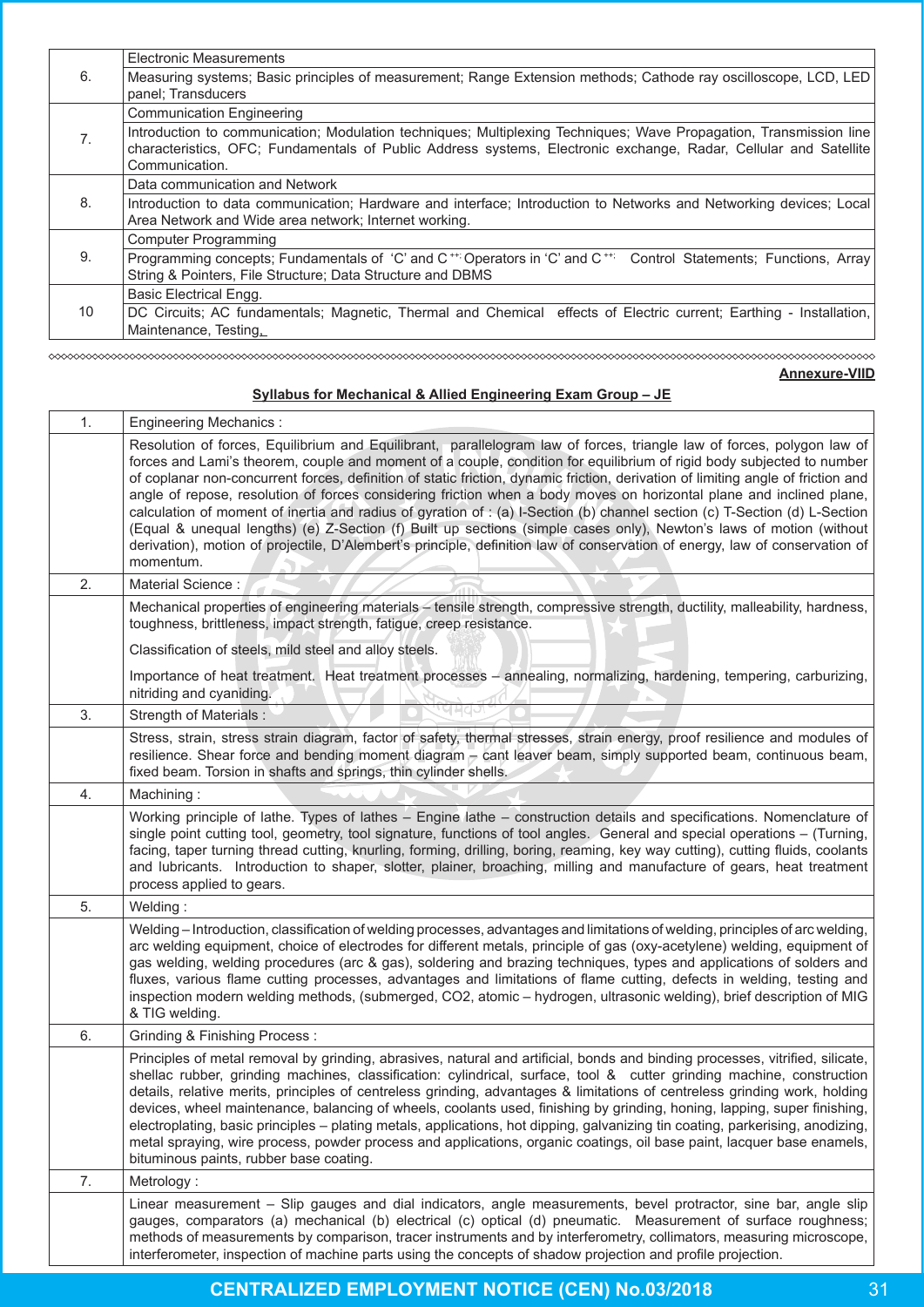| 8.  | Fluid Mechanics & Hydraulic Machinery:                                                                                                                                                                                                                                                                                                                                    |
|-----|---------------------------------------------------------------------------------------------------------------------------------------------------------------------------------------------------------------------------------------------------------------------------------------------------------------------------------------------------------------------------|
|     | Properties of fluid, density, specific weight, specific gravity, viscosity, surface tension, compressibility capillarity, Pascal's<br>law, measurement of pressures, concept of buoyancy.                                                                                                                                                                                 |
|     | Concept of Reynold's number, pressure, potential and kinetic energy of liquids, total energy, laws of conservation, mass,<br>energy and momentum, velocity of liquids and discharge, Bernoulli's equation and assumptions, venturimeters, pitot-<br>tube, current meters.                                                                                                 |
|     | Working principle & constructional details of centrifugal pump, efficiencies - manometric efficiency, volumetric efficiency,<br>mechanical efficiency and overall efficiency, cavitation and its effect, working principle of jet & submersible pumps with<br>line diagrams.                                                                                              |
| 9.  | Industrial Management :                                                                                                                                                                                                                                                                                                                                                   |
|     | Job analysis, motivation, different theories, satisfaction, performance reward systems, production, planning and control,<br>relation with other departments, routing, scheduling, dispatching, PERT and CPM, simple problems.                                                                                                                                            |
|     | Materials in industry, inventory control model, ABC Analysis, Safety stock, re-order, level, economic ordering quantity,<br>break even analysis, stores layout, stores equipment, stores records, purchasing procedures, purchase records, Bin<br>card, Cardex, Material handling, Manual lifting, hoist, cranes, conveyors, trucks, fork trucks.                         |
| 10. | Thermal Engineering:                                                                                                                                                                                                                                                                                                                                                      |
|     | Laws of thermo dynamics, conversion of heat into work vice versa, laws of perfect gases, thermo dynamic processes<br>- isochoric, isobaric, isothermal hyperbolic, isentropic, polytrophic and throttling, modes of heat transfer, thermal<br>conductivity, convective heat transfer coefficient, Stefan Boltzman law by radiation and overall heat transfer coefficient. |
|     | Air standards cycles – Carnot cycle, Otto cycle, Diesel cycle, construction and working of internal combustion engines,<br>comparison of diesel engine and petrol engine. Systems of internal combustion engine, performance of internal<br>combustion engines.                                                                                                           |
|     | Air compressors their cycles refrigeration cycles, principle of a refrigeration plant.                                                                                                                                                                                                                                                                                    |

**Annexure-VIIE**

# **Syllabus for Computer Science and Information Technology Exam Group – JE (IT)**

| SI. No. | Subject                                                                                                                                                                                                                                                                                                                                                                                                                                                                                                                                             |
|---------|-----------------------------------------------------------------------------------------------------------------------------------------------------------------------------------------------------------------------------------------------------------------------------------------------------------------------------------------------------------------------------------------------------------------------------------------------------------------------------------------------------------------------------------------------------|
| 1.      | PC Software:                                                                                                                                                                                                                                                                                                                                                                                                                                                                                                                                        |
|         | MS-Windows, MS-Word, MS-Excel & MS-Power Point                                                                                                                                                                                                                                                                                                                                                                                                                                                                                                      |
| 2.      | Computer fundamentals:                                                                                                                                                                                                                                                                                                                                                                                                                                                                                                                              |
|         | Evolution of Computers, Hardware & Software, Internet.                                                                                                                                                                                                                                                                                                                                                                                                                                                                                              |
| 3.      | C Language:                                                                                                                                                                                                                                                                                                                                                                                                                                                                                                                                         |
|         | Structure, Loop, Control Statements, Arrays, Pointers, Functions, Structure and Union, Files                                                                                                                                                                                                                                                                                                                                                                                                                                                        |
| 4.      | Computer Organisation :                                                                                                                                                                                                                                                                                                                                                                                                                                                                                                                             |
|         | Number Systems, Logic Gates, Flip-Flops, Boolean Algebra, DMA, Instruction Sets.                                                                                                                                                                                                                                                                                                                                                                                                                                                                    |
| 5.      | Information Systems :                                                                                                                                                                                                                                                                                                                                                                                                                                                                                                                               |
|         | Information concepts, Hardware & Software, Overview of Communication Systems, E-Commerce                                                                                                                                                                                                                                                                                                                                                                                                                                                            |
| 6.      | Data Structure using C <sup>++</sup> :                                                                                                                                                                                                                                                                                                                                                                                                                                                                                                              |
|         | Object oriented Programming, Data Structures, Stack, Queue, Pointers, Linked List, Searching & Sorting Algorithms                                                                                                                                                                                                                                                                                                                                                                                                                                   |
|         | DBMS fundamentals :                                                                                                                                                                                                                                                                                                                                                                                                                                                                                                                                 |
| 7.      | BASIC, Data Models, RDBMS, Relational Algebra, SQL, DDL, DML and DCL Statements, Creating Tables, Equi-Joints, Self<br>Joins, PL/SQL, Functions, Cursor and Triggers.                                                                                                                                                                                                                                                                                                                                                                               |
| 8.      | System Programming:                                                                                                                                                                                                                                                                                                                                                                                                                                                                                                                                 |
|         | Back-ground, Assemblers, Loaders and Linkers, Macro Processors, Compilers                                                                                                                                                                                                                                                                                                                                                                                                                                                                           |
|         | Operating System using LINUX:                                                                                                                                                                                                                                                                                                                                                                                                                                                                                                                       |
| 9.      | Operating System, Types, Features & Basic Architecture of Unix/Linux System, Unix File System & Structure, Linux Commands<br>for files and directories, Filters and Pipes, Process, Creating and Editing Files with VI Editor, System Administration, Role of<br>System Administrator, Managing User Accounts.                                                                                                                                                                                                                                      |
| 10.     | Web Technologies and Programming:                                                                                                                                                                                                                                                                                                                                                                                                                                                                                                                   |
|         | Internet & Intranet, Hardware & Software like Bus, Ethernet, LAN, Routers, Gateways, Bridge, Switches, Subnet etc.<br>Internet Service Provider, Backbones, NAPs, URL, Domain Names, Email, Web Server and Proxy Server, Web Caches,<br>Web Browser like Internet Explorer, Internet Viruses, Internet Security Issues, Firewall, Data Encryption, Digital Signatures<br>and Certificates, Creating the Website and Home Page, HTML Programming Basics, Syntax and Rules, Search and Search<br>Engine for Internet, Outlook Express and Front Page. |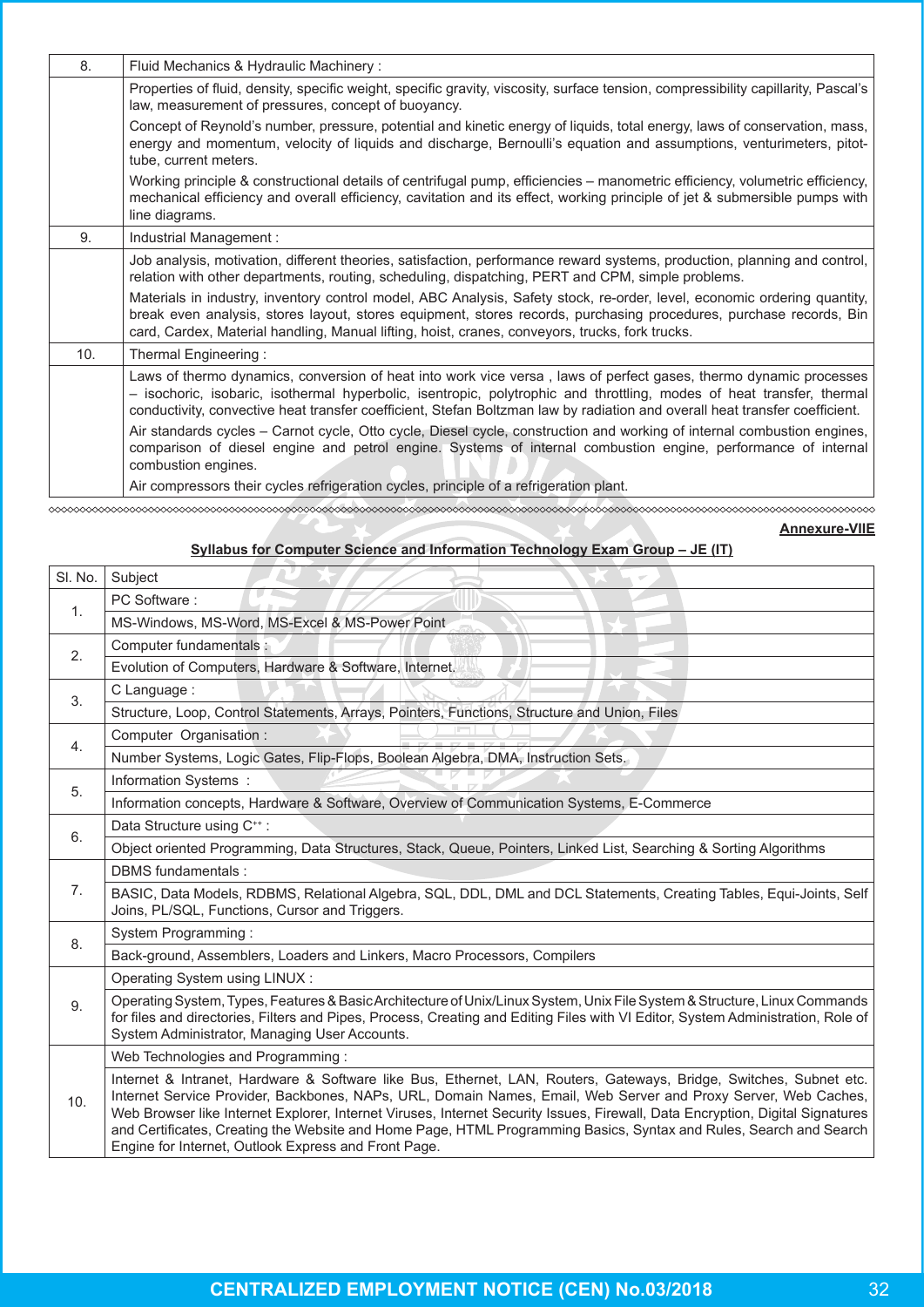| 11. | System Analysis and Design:                                                                                                                                                                                                                                                                                                                                                                                                                         |
|-----|-----------------------------------------------------------------------------------------------------------------------------------------------------------------------------------------------------------------------------------------------------------------------------------------------------------------------------------------------------------------------------------------------------------------------------------------------------|
|     | System components; system planning: Fact finding techniques: Tools for documenting procedure and decisions; Structured<br>Analysis: Data flow analysis; flow diagrams; Data dictionary; Application Prototype: System Design: software development<br>specification; Design - Input, output, files, control. Procedure, Program specification etc: Design of computer output & its<br>presentation.                                                 |
| 12. | Data and Network Communication:                                                                                                                                                                                                                                                                                                                                                                                                                     |
|     | Data Communication - Distributed processing network criteria, protocol and standards. Topologies etc. OSI model, layers.<br>TPC/IP protocol. Digital to Digital Conversion, Digital to analog Conversion, Digital data transmission. Standards, Modems,<br>Cable Modem. Transmission media Guided & Unguided Media, Performance, Wave length; Multiplexing, DSL. Error<br>detection and correction, VRC, LRC, CRC, Ethernet, Token Bus, Token Ring. |
| 13. | Java Programming:                                                                                                                                                                                                                                                                                                                                                                                                                                   |
|     | JAVA and Internet: Support systems and environment; JVM: Data Type: program structure. Constants & Variables, Type                                                                                                                                                                                                                                                                                                                                  |
|     | Casting; Operators, Class, Creating Objects, Class Members, Constructors, Overloading, Inheritance, Arrays. Creating                                                                                                                                                                                                                                                                                                                                |
|     | Threads: Threads Class; Thread Methods; Thread Priority; Synchronization. Applets: Executable Applet, Adding Applet to                                                                                                                                                                                                                                                                                                                              |
|     | HTML, File; passing Parameters to Applets.                                                                                                                                                                                                                                                                                                                                                                                                          |
| 14. | Software Engineering:                                                                                                                                                                                                                                                                                                                                                                                                                               |
|     | Software Process - life cycle models; system engineering:                                                                                                                                                                                                                                                                                                                                                                                           |
|     | Software Requirements - Functional and non-functional; prototyping; verification; validation.                                                                                                                                                                                                                                                                                                                                                       |
|     | Design Concepts and Principles - design heuristic; architectural design; user interface design; system design; SCM process.                                                                                                                                                                                                                                                                                                                         |
|     | Software testing - types of test; testing strategies; integration and validation testing system testing and debugging. Software<br>Project Management - Measures and measurements; cost estimation; Task Network; Error Tracking; CASE tools.                                                                                                                                                                                                       |

| <b>Annexure-VIIF</b><br><b>Syllabus for Printing Technology - JE</b> |                                                                                                                                                                                                                                                                                                                                             |
|----------------------------------------------------------------------|---------------------------------------------------------------------------------------------------------------------------------------------------------------------------------------------------------------------------------------------------------------------------------------------------------------------------------------------|
| SI.No.                                                               | <b>Subject</b>                                                                                                                                                                                                                                                                                                                              |
|                                                                      | <b>Printing Systems</b>                                                                                                                                                                                                                                                                                                                     |
| 1.                                                                   | Different printing methods; image carriers; impression and ink transfer methods; proofing methods; suitability of jobs for<br>various printing process.                                                                                                                                                                                     |
|                                                                      | <b>Printing Materials</b>                                                                                                                                                                                                                                                                                                                   |
| 2.                                                                   | Materials used for graphic reproduction; image carriers; printing substrates; inks and coatings; binding materials.                                                                                                                                                                                                                         |
|                                                                      | Flexo, Gravure and Screen Printing.                                                                                                                                                                                                                                                                                                         |
| 3.                                                                   | Flexographic principles and plate surface preparation; flexographic press work; study and preparation of gravure image<br>carrier – Doctor Blade and its care; inks for gravure process; materials used in gravure process; slitting and rewinding<br>machine – equipment used for quality control – defects and remedies; screen printing. |
|                                                                      | <b>Printing Finishing Processing</b>                                                                                                                                                                                                                                                                                                        |
| 4.                                                                   | Introduction to binding and finishing; materials used in binding; methods of binding and modern commercial binding;<br>forwarding operations; automation in binding.                                                                                                                                                                        |
|                                                                      | Image Processing                                                                                                                                                                                                                                                                                                                            |
| 5.                                                                   | Types of originals – process room equipment; line and halftone photography; digital image processing; computer to fill; image<br>editing softwares.                                                                                                                                                                                         |
|                                                                      | Design & Advertising in Print Media                                                                                                                                                                                                                                                                                                         |
| 6.                                                                   | Introduction to typographic design and advertising; role of typography in design; designing aspects of book, magazine and<br>news paper; design of miscellaneous printed products; operations and functions of an advertising agency.                                                                                                       |

|     | Sheet fed offset Machines                                                                                                      |
|-----|--------------------------------------------------------------------------------------------------------------------------------|
| 7.  | Offset lithographic presses; printing unit; inking and dampening; sheet handling, controlling and transferring; make ready and |
|     | machine run; computer print control (CPC).                                                                                     |
| 8.  | <b>Publishing Software</b>                                                                                                     |
|     | Basic anatomy of a computer; paging softwares; vector graphic editing software; scalar image editing software; desktop         |
|     | publishing software.                                                                                                           |
| 9.  | Paper and Ink                                                                                                                  |
|     | Paper manufacture and chemistry of pulp; paper and board classification; properties of paper and conditioning in press         |
|     | room; printing ink gradients, manufacture and its properties; problems with paper and ink on press and their remedies.         |
| 10. | <b>Colour Separation and Management</b>                                                                                        |
|     | Colour management; colour reproduction; colour separation; developments in electronic scanning; colour proofing.               |
|     | <b>Plate Making Methods</b>                                                                                                    |
| 11. | Job planning and film assembly; imposition considerations; lithographic plate surface chemistry; computer to technologies      |
|     | and computer to film; computer to press technologies; computer to plate.                                                       |
|     |                                                                                                                                |